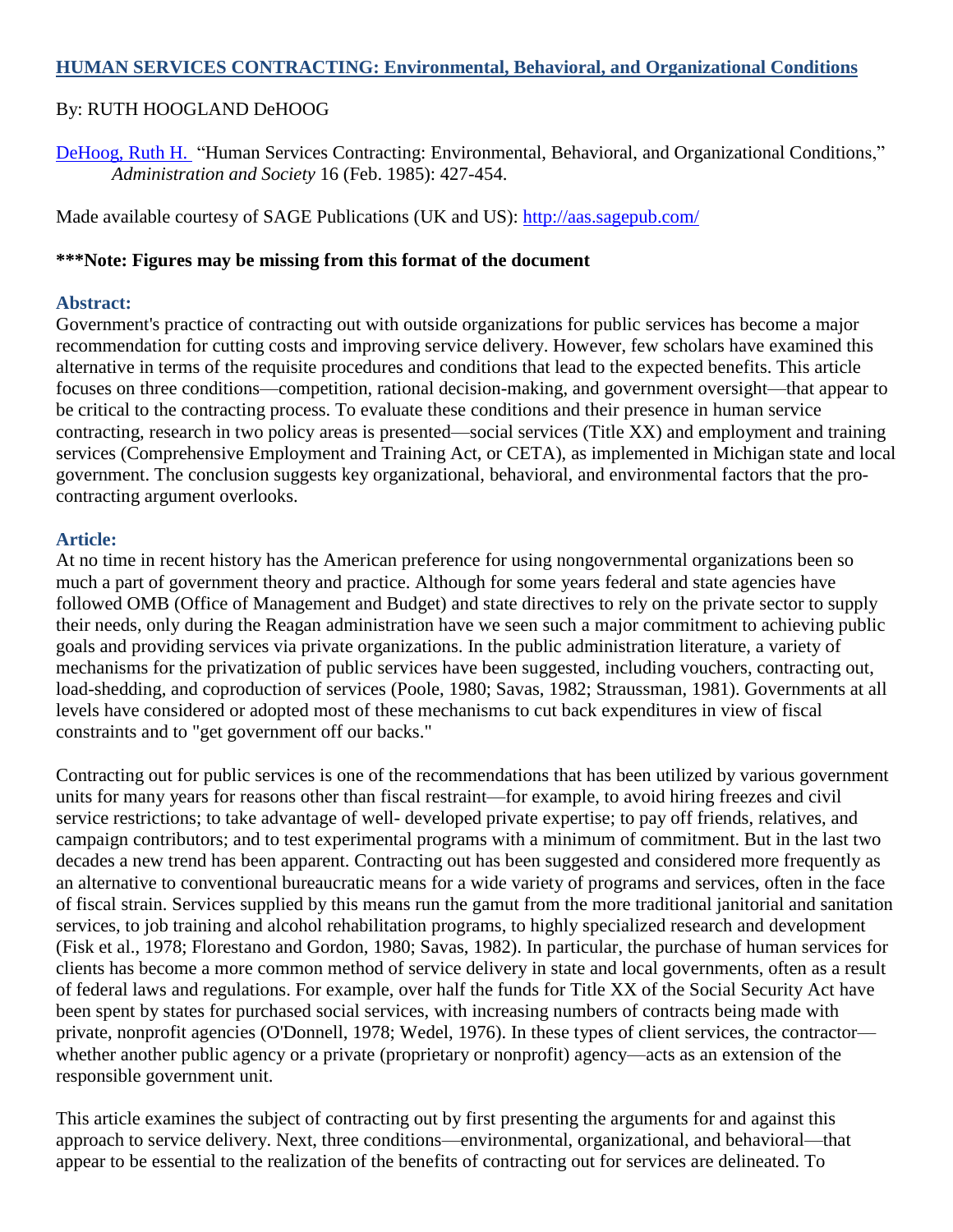determine if these conditions are likely to be met in the human services, research on contracting in two statelevel Michigan departments is presented. In particular, this article focuses more on the institutional processes of contracting out than on the ultimate results of the process. The conclusion notes some critical factors that have been overlooked in previous discussions of government purchase of services.

# PRO-CONTRACTING ARGUMENTS

The conviction that contracting out should be promoted in public administration largely rests on the belief that purchased services tend to be less costly, more efficiently supplied, and better quality than services delivered by public employees (Bennett and Johnson, 1981; Fitch, 1974; Poole, 1980; Savas, 1974, 1982; Spann, 1977). In summary, the proponents of contracting out argue that private (or at least outside) supply will lead to lower government costs primarily for the following reasons:

- the elimination of waste by the revelation of the true costs of production through competition for  $\bullet$ contracts and the profit motive
- economies of scale in some jurisdictions through the reduction of overhead, start-up costs, or high  $\bullet$ personnel and equipment costs by spreading supply over a larger number of units
- the reduction of high personnel costs, primarily by avoiding public employee unions and restrictive civil service controls
- greater flexibility in the use of personnel and equipment for short- term projects, part-time work, specialized needs, experimental programs, or new problems without a commitment to sustaining a permanent bureaucracy

The anticipation of reduced costs of public services appears to be the most compelling reason for both scholars and government officials to favor contracting out. However, a second advantage is also viewed as important that is, the delivery of better quality services. Competition among suppliers is expected to produce better service performance and results, because a direct monetary incentive exists. To use Hirschman's (1970) terms, the contract relationship offers a major advantage over the public bureaucracy, in that it allows for both exit and voice mechanisms to be activated, in the event that the service quality declines or does not meet the contract's specifications. $<sup>1</sup>$ </sup>

Empirical research in several different service areas has, to some extent, confirmed this faith in contracting out, although not all the studies usually cited are specifically about contractual services. Generally, what limited evidence there is supports the argument that privately produced services are at least less costly (and, in a few cases, more efficient) than in-house services in fire protection (Ahlbrandt, 1973), an electric utility (DeAllessi, 1974), refuse collection (Bennett and Johnson, 1980; Kemper and Quigley, 1976; Savas, 1974, 1977a, for example), a range of municipal services under the Lakewood Plan (Deacon, 1979), and property tax assessment (Lowery, 1982).

In addition, advocates usually believe that contracting for human services—where outputs are more difficult to measure—could lead to similar results (Bennett and Johnson, 1981; Fitch, 1974; Savas, 1982). Only a few scholars, however, have attempted to examine these kinds of services systematically in terms of supply structure in the areas of education, police services, and child day care. Even though purchased services are widely utilized in state and local governments, only very limited evidence about human service contracting has been compiled (Straussman and Farie, 1981). Seldom have the existing empirical works in other service areas gone beyond measuring the costs of outside supply to analyze service levels, service performance, and the political and administrative contexts under contracting (except for Savas, 1977a; Lowery, 1982). Outside of garbage collection, the procedures of contracting have not been studied sufficiently to shed light on the administrative problems governments may encounter in the contractual relationship. These unexplored areas of research are critical to our improved understanding of the contracting process and its outcomes. If scholarly research in this field is to be of some utility to decision-makers, we must begin to identify the environmental conditions and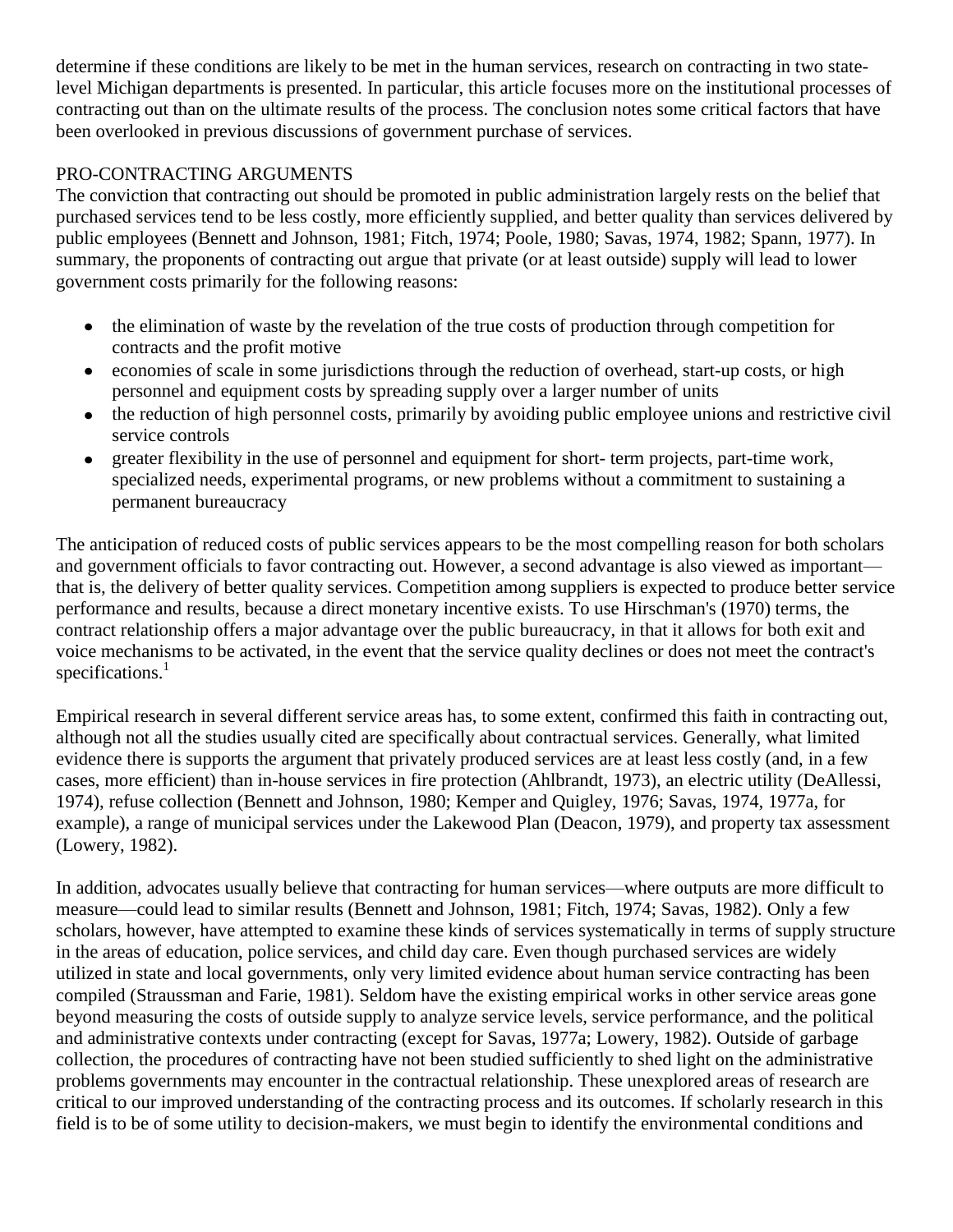administrative procedures conducive to contracting arrangements achieving the aims of improved efficiency and good quality services.

# CONTRACTING DIFFICULTIES

Not everyone agrees with some promoters' wholesale endorsement of contracting out. Observers in and out of government have suggested several problems associated with the practice.<sup>2</sup> In fact, some who recommend contracting as an efficient alternative to bureaucratic supply have suggested that it may not work equally well in all service areas (Niskanen, 1971; Savas, 1974). Other analysts suggest that the mind sets of elected officials and bureaucrats, as well as various federal, state, and local laws, may inhibit the adoption of contracting out (Straussman, 1981). While they may limit wider utilization, these difficulties do not constitute direct criticisms of the mechanism.

One of the most obvious problems with contracting is the potential for cozy or corrupt relationships to develop between public officials and contractors. These relationships may prove to be beneficial for both sides, but they may not produce cost savings for taxpayers or good quality services for consumers. Another criticism comes from defenders of public employee unions. They charge that contracting out allows government to bypass state and local unions to hire underpaid, nonunion labor (Hanrahan, 1977).

According to some, the ever-present political problem of accountability in public administration is only compounded with the addition of nongovernmental organizations carrying out the public's work. Critics have claimed that in many services it is usually more difficult to hold contraetors responsible and to encourage them to be responsive to the needs of citizens, legislators, and managers (Sharkansky, 1979; Smith, 1975; Smith and Hague, 1971). In addition, the creation and implementation of coherent public policy may become a more formidable task with the extensive use of outside suppliers (Beck, 1971; Brilliant, 1973; Sharkansky, 1979). Planning for and coordinating the multitude of discrete activities of outside service agents may only add to the already confusing, overlapping, and contradictory divisions within government itself.

Some additional concerns have been raised about using nonprofit agencies to deliver human services. Voluntary institutions have been concerned about sacrificing their private autonomy to receive public funds (Gilbert, 1977; Brilliant, 1973; Manser, 1974). Some fear that the growing dependence on government contracts and grants will reduce the benefits gained from encouraging a thriving, self-supporting voluntary sector. Others wonder how ehurch-state activities can remain separate when many church-related agencies deliver human services with government funds.

Finally, critics of privatization have suggested that contracting may not help to get government off our backs at all. Eleanor Brilliant (1973: 394) states:

Effectively, the mixing of public and private activities masks or screens the growth of government interference with the private sector and thereby makes it more palatable to average Americans. This illusion maintains the myth of less government, while government actually whittles away at the essential substance of private autonomy.

These problems or limitations of contracting caution us to examine more carefully the optimistic picture painted by contracting advocates. Perhaps a more balanced view can be gained by recognizing that the actual implementation of purchased services may not always conform to the ideal process model of contracting and may produce some unanticipated negative consequences.

## THREE CONTRACTING CONDITIONS

Proponents of contracting state that the major benefits of contracting arise from the marketlike competition that is introduced into public service provision. To obtain a contract, prospective bidders will be induced to bid near the true costs of production for the exact set of services desired by the government unit. Given responsive and responsible bidders, contracting proponents assume that awards will usually be made to the lowest bidder. The essential role of the government agency or elected body is to perform an oversight function. Not only would it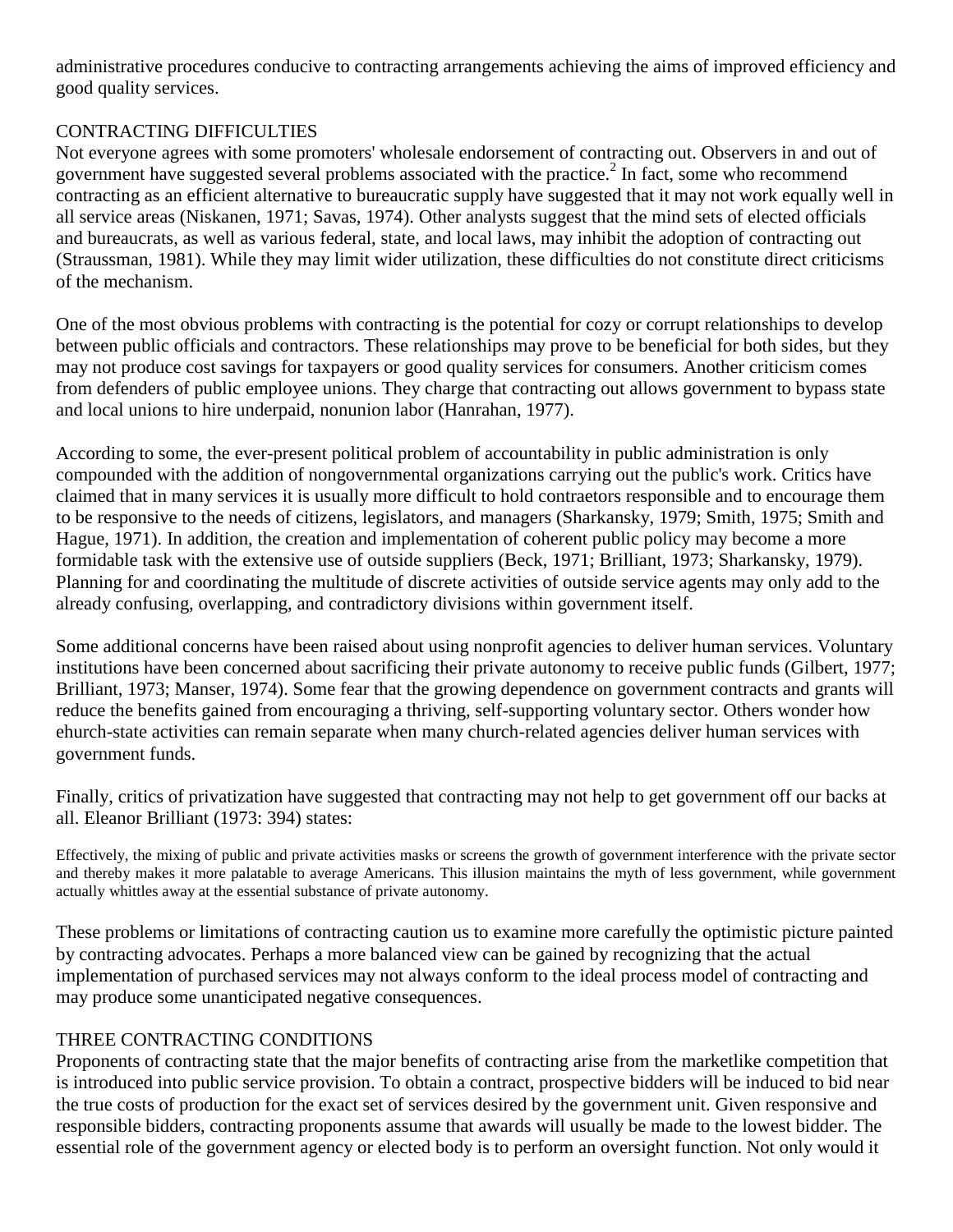be responsible for making budgetary decisions and transferring payments to suppliers, but the unit would also choose the agents, monitor and evaluate their performance, and engage in long-range planning. Advocates believe that the threat of the government contracting with another supplier (or perhaps producing the service itself) ensures that the contractor continues to be efficient and responsive in service delivery.

This simple model of the process, however, depends upon at least three key conditions that have not been made explicit in the contracting literature: (1) competition in the service environment (or "market") and in administrative procedures; (2) government decision- making to attain the goals of cost reduction with good service performance; and (3) an effective oversight role by the government agency. Though not clearly stated in the literature, these conditions are implied by the writers on contracting and appear to be essential to the realization of the expected benefits of using outside service suppliers.<sup>3</sup>

First, contracting scholars emphasize that competition is a necessary ingredient in the contracting system (Fitch, 1974; Savas, 1974, 1982). In particular, two aspects of competition are critical to produce the expected benefits—competition in the environment of agencies and in the contracting procedures used by the government. The service environment determines the alternatives that can be considered by public officials, as well as the calculations made by prospective contractors. At least two responsible and responsive independent bidders (but preferably more) are required to produce a basis for competition. If no other firm exists to offer its services, what incentive does the single bidder have to pare costs and provide high-quality services? And how can the purchasing unit evaluate the proposed price and services when there is no direct method of comparison? (This task can be particularly problematic when the government agency itself has never produced the service.)

In addition, the procedures utilized by the government must promote, rather than reduce, competition. Wide advertising, a clear and complete specification of the services required, and the impartial consideration of suppliers throughout the process are the primary methods of ensuring that purchasing services will ultimately benefit the consumers. Usually maximum utility will be realized when government officials have an adequate knowledge of (1) potential contractors and their past performance records; (2) the services themselves, especially as they relate to the needs of clients or consumers; (3) the methods of service delivery; and (4) the costs of various components of the services. With this information, those who write the specifications (or requests for proposals) and evaluate the suppliers' bid proposals will understand what elements are essential, practicable, and sufficient for good service provision.

The second major condition for efficient contracting assumed by advocates is that officials will be rational decision-makers who are motivated for whatever reasons (altruism, reelection) to adhere to the goal of maximizing cost savings, but preserving good service quality. Public officials first would be able to rank order the various alternatives according to this goal with information they have obtained about cost, quality, needs, past performance, and so on. Then they would select the best choice—the alternative that would result in the desired services at the level of least cost. This outcome, however, depends upon two key elements: (1) the common goal of cost minimization with adequate service provision; and (2) sufficient information to consider the major alternatives and to judge accurately anticipated performance and consequences of each alternative in terms of this goal.

This form of rational decision-making logically should be utilized in at least two critical contracting decisions the choice between in-house service supply and contracting out, and the choice among outside sources. It is obvious that cost savings via contracting can be realized only if it appears probable that outside supply would lead to reduced government costs—and not only in the first year, when contractors may bid low to obtain funding. This means that services should not be purchased simply because contractors are available or because elected officials may benefit.

The third general condition required by the contracting argument is an effective oversight or watchdog role by the relevant government unit—a role that has been treated inadequately in the contracting literature. The basic principle of contract administration is that the contracting officials should monitor contractor service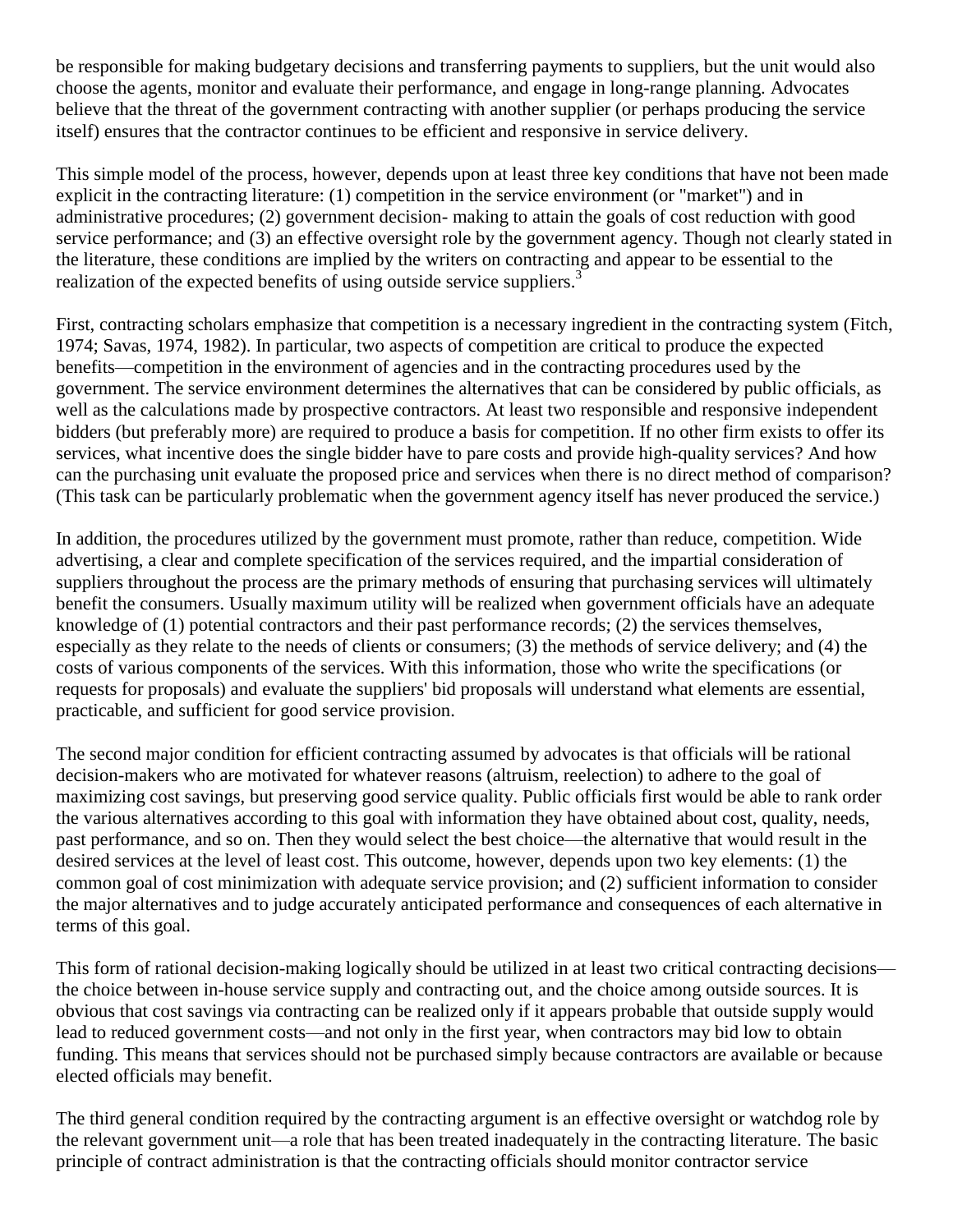performance continuously to ensure that the activities conform to the specification of the contract. Where contractors are reimbursed for their costs, particular attention must be paid to verifying expenditures in order to prevent illegal activities and any mismanagement of public funds. Opportunities should also be provided to consumers of the services to express their suggestions and dissatisfaction directly to public decision-makers. These monitoring operations are critical for spotting potential problems, keeping contractors honest, and providing technical assistance to suppliers when problems arise. For human services (and other services where cause-and-effect relationships are uncertain), independent, objective evaluations are also necessary to determine if the services are effective in meeting program objectives. These reviews of cost, performance, and effectiveness constitute essential feedback information when contracts are considered for renewal. Only by these means can public offieials be certain that they are receiving the benefits they desire (Wedel et al., 1979).

This analysis of the three major requisite conditions--competition, rational decision-making to achieve cost reductions and quality services, and an effective watchdog role—leads to some obvious questions: How likely is it that these three conditions will occur in different jurisdictions and across various services? Since the positive expectations about contracting appear to rest largely on these assumptions, what will happen if these conditions are not always present? And what can be done to produce these desirable conditions and procedures where they do not exist?

As yet, these questions and conditions have not been considered or examined in contracting studies. This inattention to the process and procedures of contracting constitutes a major gap in the privatization literature. Eventually empirical studies of different services and jurisdictions may illuminate the answers to these questions and may help officials to contract out more intelligently. Research may also suggest whether these three conditions are necessary to contracting success, or whether others can be substituted for or added to these to improve efficiency and effectiveness in purchased public services.

## CASE SELECTION AND METHODS

In an effort to begin examining the conditions of contracting in the field of human services, the procedures of contracting were studied in services under two major federal programs—Title XX of the revised Social Security Act of 1975 and Titles II and IV of the revised Comprehensive Employment and Training Act (CETA) of 1978.<sup>4</sup> These major pieces of human services legislation included provisions to allow contracting with public and private agencies. To make the research enterprise more manageable, I focused on the process of purchasing services under contract in two departments responsible for these funds in Michigan state government—the Department of Social Services (DSS) and the Department of Labor (DOL).<sup>5</sup> Although they were not selected to be strictly representative of human services, these cases may illuminate some common patterns of social and employment service contracting, because the regulation of these federal programs require the states to operate in somewhat similar ways (Benton et al., 1978; National Governors' Association, 1978; O'Donnell, 1978). However, these federally funded programs may not have produced the same processes and outcomes as would more independent state and local service areas.

Three major types of data collection methods were employed in studying the selected DSS and DOL programs: (1) preliminary, exploratory interviews with twenty officials in four state departments to establish "the lay of the land;" (2) a study of pertinent governmental documents, including a legislative evaluation of the DSS purchasing system, and many federal and state regulations concerning the programs and the contracting procedures; and (3) a series of in-depth interviews with twelve state (and, in the case of DSS, also seven county) contracting officials and twenty private (past and current) contractors.<sup>6</sup> In the last and most critical phase, the personal interview with the use of a standardized interview schedule was the most appropriate method of obtaining information about the actual contracting procedures—especially as they related to the three conditions of contracting—and the viewpoints of those most involved in the process.

## DSS CONTRACTED SERVICES UNDER TITLE XX

Although DSS has been purchasing services from various sources for several decades, DSS contracting increased dramatically during the early seventies, in part due to more social service needs in the state, but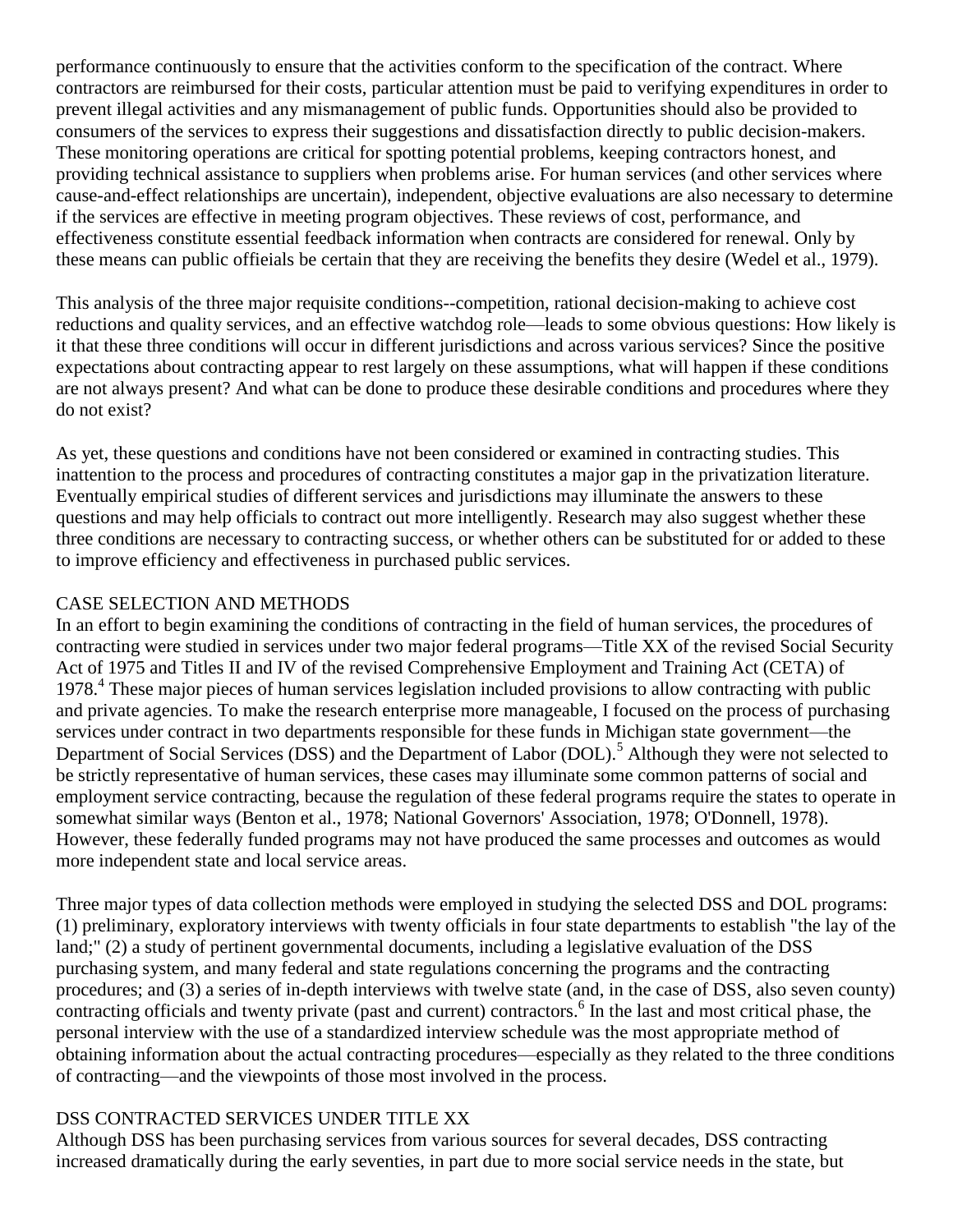probably (and more importantly) because of the availability of open-ended federal funds (Derthick, 1975; Michigan House Fiscal Agency, 1976). Purchase was promoted because it was the quickest way to increase federal participation. In 1972, a ceiling of \$2.5 billion was placed on total federal matching funds, but Michigan was not really constrained by it until FY76. Clearly the social services were not purchased to reduce social spending, but to claim more federal money, to increase the number of clients served, and to provide a wider range of services to the needy. As with the older title for social services, the newer Title XX also authorized funding under the matching formula of 75% federal and 25% state monies for a range of social services to lowincome individuals and families for the primary purpose of reducing dependence.

Peculiarities of the state's matching requirement, however, increased the attractiveness of the federal funds and affected contracting procedures as well. Payments to service providers could be made in two ways under the law: through straight purchase, in which DSS paid providers with 75% federal and 25% state-appropriated funds; or through donated funds purchase, in which public or private donations were made to DSS for one of the services and were used as the match for the federal funds. In Michigan, except for protective serviees for children and adults, this latter method was more frequently employed for contracted services. Donated funds could come from other state and local public agencies, and from nonprofit and proprietary private agencies. Usually the contractors acted as their own donors and put up 25% of the contract through in-kind payments (only if they were public agencies) or cash (if they were private, nonprofit agencies). Under federal regulations, proprietaries may not act as their own donors, and even nonprofit agencies can be their own donors only if an "independent judgment" is made on the selection of the service provider.

Since the late seventies, contract decision-making became more decentralized in Michigan's DSS—allowing the county departments of social services to have greater responsibilities for assessing need, selecting services to purchase, awarding contracts, writing the contracts, and monitoring expenditures and performance. A few contracts continued to be made through the state office, but the aim of DSS was to farm most of these out to counties as well.

The ten private service providers included in the sample of contractors indicate the diversity of social services and agencies used by DSS. The services supplied to DSS clients under contracts included money management counseling, geriatric day care, family counseling, vocational and educational services for the severely handicapped, homemaker services, housing-related services, alcoholism rehabilitation, health services for migrants, and family counseling for abuse prevention. Most of these services never had been provided by DSS county caseworkers or, if they were, their expertise and resources were fairly limited and did not appear to meet needs adequately.<sup>7</sup>

## DOL CONTRACTED SERVICES UNDER CETA'S TITLES H AND IV

Contracting structures and regulations in Michigan's DOL differed from those of DSS in several ways. First, the state's participation in CETA services for the most part was a relatively recent phenomenon. Earlier titles under the original CETA legislation provided only limited tasks and funds for state human resources units. Therefore, the unit within DOL had only limited experience with contracting for services with outside agencies. Second, each year since the 1978 revision of CETA only a small number (fewer than 20) of private agencies received service contracts of the approximately 100 contracts under the two titles. Although the federal regulations encouraged contracting with private, community-based organizations (CBOs), the state more frequently purchased services from other state and local public agencies—such as the State Department of Education and local school districts for vocational education. Third, all state CETA contracts were negotiated and administered at the state department level—not in the counties. CETA provided funds separately to local prime sponsors (usually county based in Michigan), but some of the state's contracts under the titles were also made with these units. Fourth, state officials placed a three-year limit on most contracts, since many were designed for demonstration purposes. Fifth, donations were not required for CETA contracts.

Michigan's regulation for Title IV youth contracts, however, required that contractors match some of the total amount in the second and third years of the contract. Although all CETA funds were allocated among the states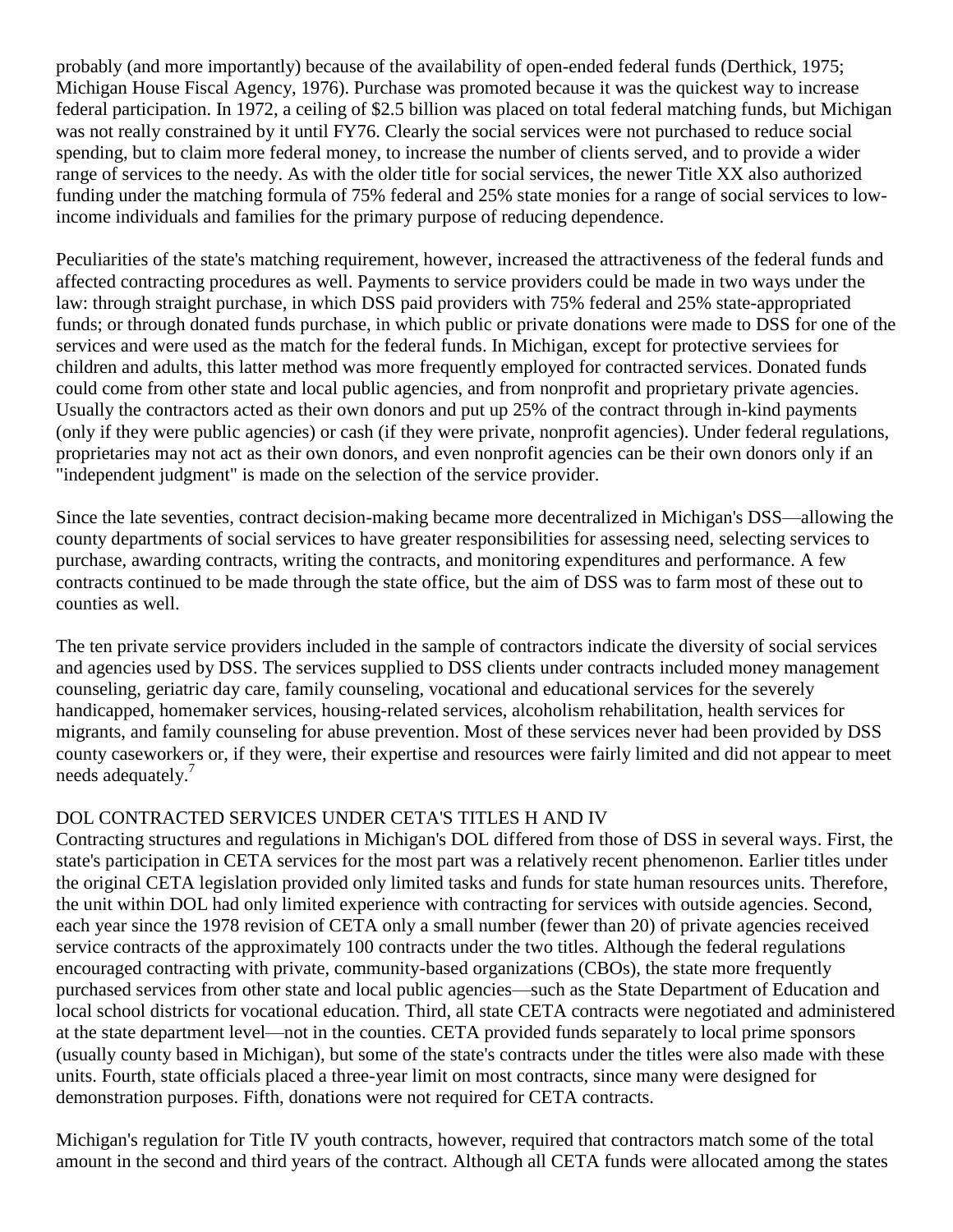and prime sponsors according to a formula without a matching stipulation, DOL decided to use an increasing match to encourage the continuation of successful projects with local funds and support.

The CETA titles and their allowance for contracted services were not really designed to cut costs, but were aimed at improving service delivery by providing funds to the state both to coordinate CETA participants and programs and to promote model employment and training programs. These goals were established primarily to overcome some of the serious problems encountered by local prime sponsors in implementing CETA, and partly to cut state governors into the CETA block grant. Title II authorized the Special Grant to Governors to develop and operate programs that usually went beyond the scope of local prime sponsors—to assist and eoordinate local prime sponsors, to conduct labor market studies, to set up demonstration projects for groups not adequately served by local units, and to provide information and linkages with unions and other CETA-related bodies. I interviewed representatives of six agencies that had received Title II contracts for the following services: preemployment services for in-school youth, job training and employment services for women, linkage services between prime sponsors and unions, and information and training services for prime sponsors. The four Title IV youth contracts provided job training for adjudicated high school dropouts, handicapped youth, and Hispanic high school dropouts. These complied with the title's intent to fund model or experimental youth projects developed under the state government.

## COMPETITION IN THE ENVIRONMENT

Competition for clients and funding sources has not held a strong position in the traditions of the social or employment services fields—at least as far as services for low-income individuals and families are concerned. Public and private agencies have not considered themselves similar to profit-making enterprises, where the desire for profits and growth can encourage competition. Instead, these agencies have emphasized that their role is to serve people whose social and economic needs have gone unmet in a particular community. They differentiate their services and target groups from each other, to avoid direct competition and overlap. In addition, only a small number of private agencies have found a stable paying "market" for their services to assist the needy.<sup>8</sup> They are very dependent upon government funds and private contributions—both sources with limited or declining resources.

Several additional factors arising out of government policies and procedures further reduced competition and choice for contracting officials. DSS's choice to decentralize contract decision-making limited officials from going beyond county borders to find appropriate providers for particular services. This was a serious problem for small and medium-sized counties where only a handful of social agencies exist. Not only have county elected officials resisted using noncounty agencies, but many service providers utilizing a variety of professionals and facilities cannot exercise the option of operating in different locations in the state. Only money management agencies, because of their greater mobility in setting up part-time and/or one-person offices, were able to compete in several counties for contraets.

Second, DSS's donation requirement and DOL's increasing match for Title IV youth programs obviously reduced the field of competitors and gave certain contractors distinct advantages over others, even though these funding stipulations were designed to advance other goals of the departments. These, as well as other regulations, appeared to discourage private providers from competing. Although public agencies were allowed to use facilities, salaries, or their own appropriations for the Title XX match, private agencies had to contribute cash from their own solicitation efforts or from the United Way (if they were fortunate enough to be members). Consequently, most of the counties experienced difficulty in finding agencies that could provide a particular service and make the donation.<sup>9</sup> Certainly an "independent" decision to purchase the service from nonprofit agencies could not be made, as the federal regulations required, since donation pledges were obviously contingent on being awarded a contract. (Except in one county where the county board of commissioners contributed the match, most officials could not locate cheerful givers.)

In DOL, the state's Title II program did not require any match and, despite the fact that DOL hardly advertised most of its contracts, the proportion of proposals to contracts usually was about two to one—a ratio indicating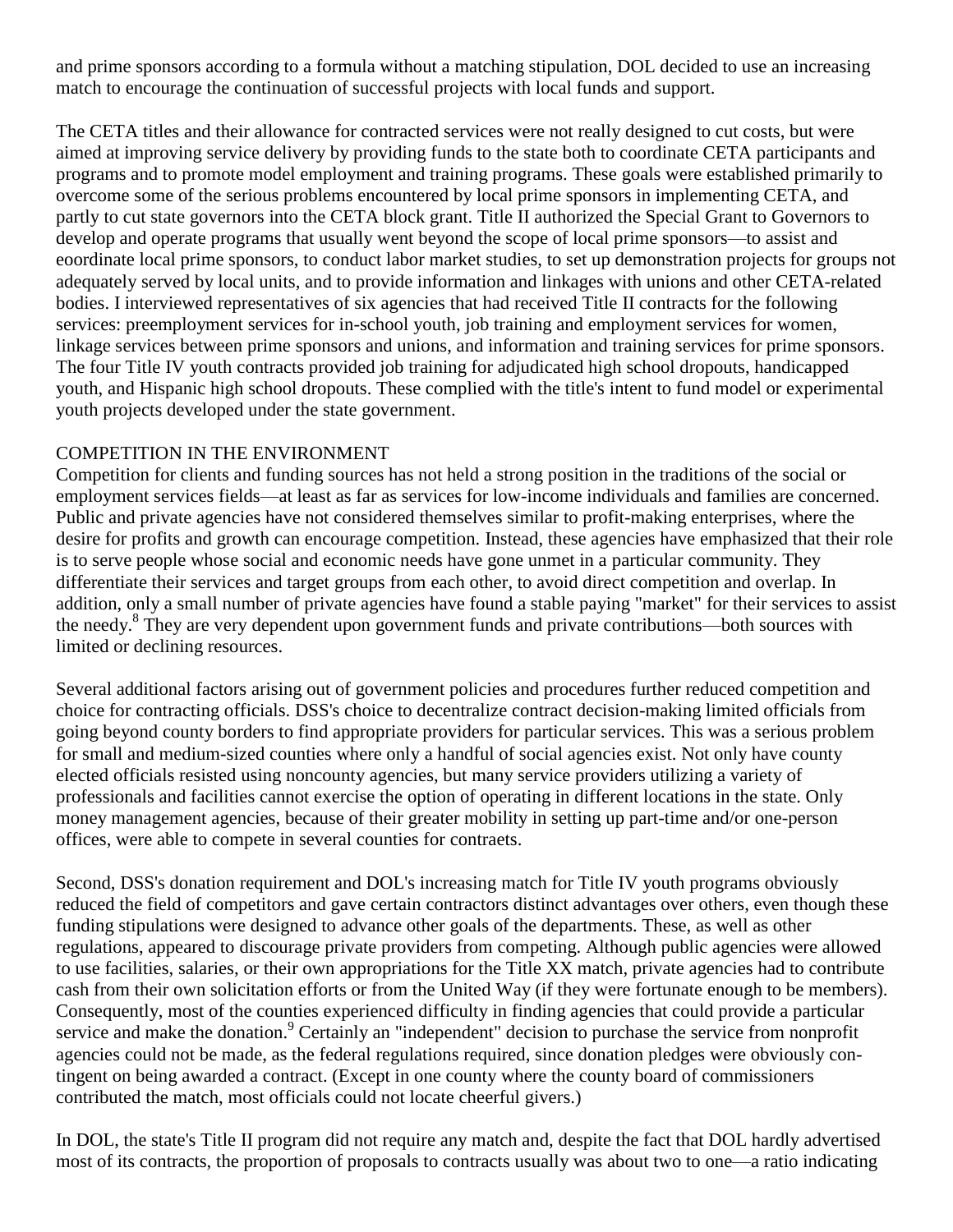some measure of competition. Almost all agencies awarded contracts reapplied for the maximum number of years. In contrast, after an extensive solicitation effort contacting approximately 600 potential providers, officials in the Title IV youth program received only 35 proposals for its 16 contracts, and since then have seen a decline in the number of contracts and the willingness to renew contracts. In fact, at the time of the interviews none of the private contractors had requested contracts for the full three years. Agency renewals for the second and third years appeared fairly automatic— despite some poor service performance—because of the small pool of contractors willing and able to fund part of the contract themselves. Although not all the differences between Titles II and IV in the number of proposals and renewals can be attributed to the match, this indicates that requiring matching contributions has some impact on competition for contracts.

A third way in which competition and choice can be reduced is also illustrated by the DOL case. Because of its administrative makeup and structure, DOL was not able to design and implement its own projects when outside proposals and suppliers were found to be inadequate. The bureau charged with CETA implementation (the Bureau of Employment and Training) is not a service agency, nor does it have county extensions of its operations. Therefore, it acted in a more passive role, depending upon other agencies for proposals and implementation. Theoretically at least, DSS had the potential of utilizing the county departments when other alternatives were unacceptable. (In fact, in most counties the clients used the limited expertise of county caseworkers rather than the contractors, and some counties returned certain services, such as family counseling, to DSS offices.) In a limited way, perhaps, potential competition from in-house supply may promote better service performance under contract, as well as allow the government agency to provide clients with the services it desires.

# COMPETITION IN CONTRACTING PROCEDURES

The range of choices for decision-makers can be reduced or expanded each year during the early steps in the contracting process—in the selection of services to be purchased, based on a needs assessment; the solicitation of potential contractors; and the consideration of proposals (or bids, in other cases). The procedures in DSS and DOL were very different and they had some impact on competition and service quality.

In the past, DSS's usual procedure for determining which services to purchase was to notify various private and public agencies about the available funds and the general regulations governing the use of the funds. Few attempts were made to assess clients' needs systematically, and then to solicit only for those types of services, because Michigan had so much federal money to match. As a result, many different service providers received contracts year after year with very little review of changing needs or their performance in meeting social service goals. They frequently built up their agencies to accommodate the increased demand from government, and also established helpful relationships with the relevant state bureaucrats and legislators to guarantee the flow of funds over time.

During (and after) contracting decentralization and Michigan's fiscal constraints under Title XX, a few counties implemented mandated needs assessments, but they changed few services or contractors. The lack of alternative suppliers partially explains this, but the fact that contractors themselves are often an integral part of the assessments also contributes to the retention of the status quo. Generally clients' service needs have been measured only indirectly— filtered through participants in the social service system who have particular interests or stakes in the outcome.

The general rule at both the county and state levels has been that the DSS solicited for proposals or program descriptions only when new money became available. Before and after counties gained control of most contracting it was the case that once an agency received a contract, it usually became the only one notified for subsequent contracts—and almost always obtained renewals every year. Even for new contracts, the number of potential providers invited to submit proposals was very limited (between one and ten), depending upon the service and the size of the county. Solicitations were based on county staffs' knowledge of agencies and were fairly informal—a telephone call, word of mouth, sometimes a letter. The more formal and time-consuming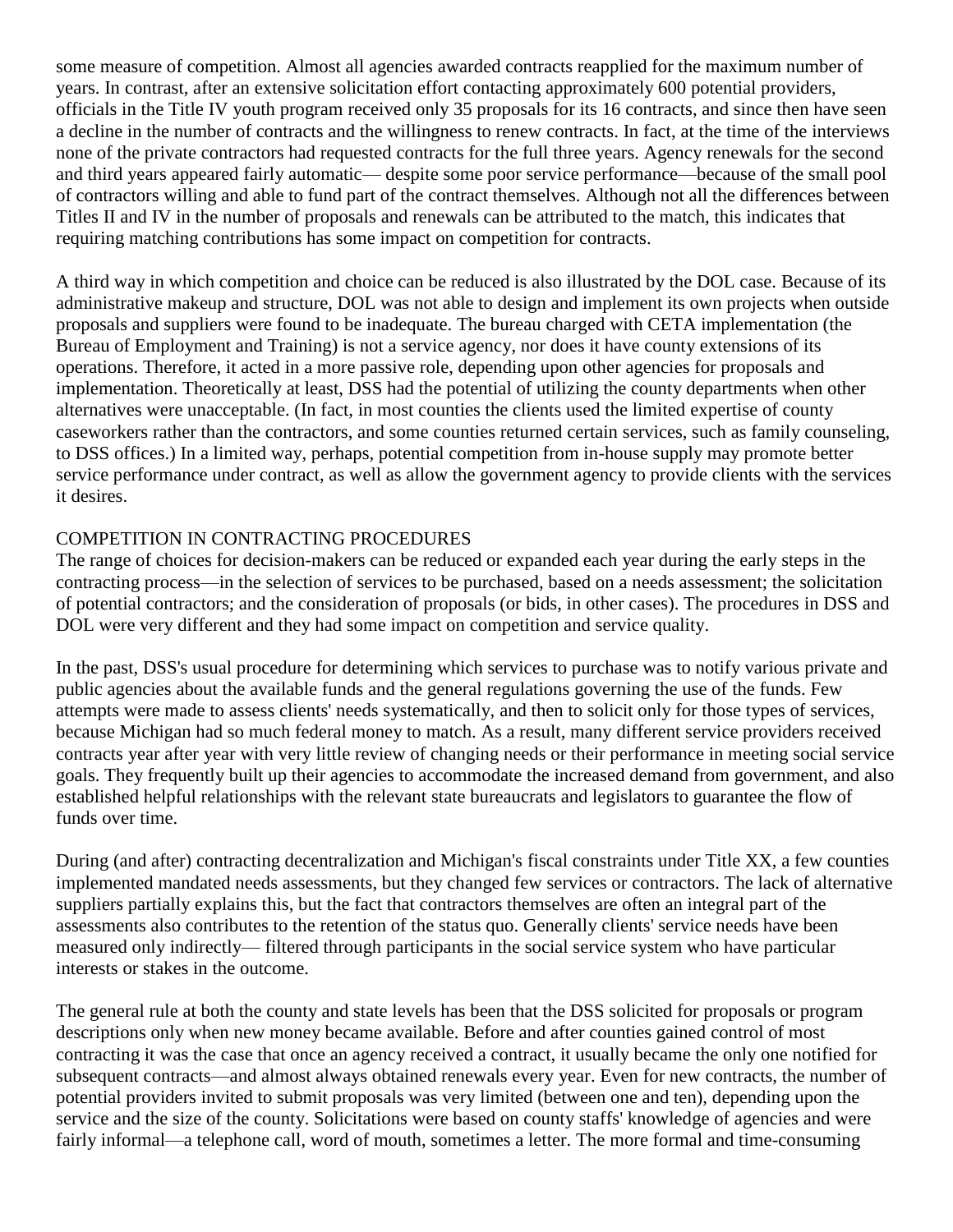Request for Proposal (RFP) process was not required by departmental policy and, as a result, was infrequently employed.

Narrow solicitations produced few proposals for DSS consideration. In general, the competition for contracts was minimal, according to officials. In all but the four largest counties, receiving more than one proposal for a new contract was a rare occurrence. Therefore, in most counties, if it existed at all, the competition was not so much among agencies offering similar services that could be compared, but among dissimilar agencies all requesting a share of the county's allocation.

DOL's assessments of needs were much more sophisticated than those of DSS. Department officials utilized several advisory and information sources, with the results providing the basis for the solicitations of contractor proposals. DOL did not, however, consistently promote competition through its solicitation procedures. Major differences in methods were obvious when the youth contracts and Title II contracts were compared. Title IV contracts were determined by competitive and fair means—at least for one year— but only minimal competition has characterized the Title II process.

Although CETA regulations do not require it, DOL used the RFP process for the first full year of Title IV (FY 80) youth contracts in 1979. A very complete RFP was sent to approximately 600 contractors in the state to allow for the widest exposure and to include practically every possible provider. The package not only included performance goals for the projects (for instance, percentage of participants placed in unsubsidized employment), but also clearly specified the criteria (and their relative weights) by which the proposals would be judged and given awards.

This RFP process, a major undertaking by DOL, was not repeated for fiscal year 1981 or 1982 programs, in part because the first solicitation was so thorough and DOL had not changed its goals for the youth grant. In addition, the process was very expensive, time-consuming, and complicated. Unfortunately, officials were not pleased with the results of the process—either in terms of the proposals received or in terms of the performance of the agencies that were awarded contracts. Most of the youth proposals were judged poorly written, ill conceived, and unresponsive to the department's needs. One official, who was responsible for the RFP and the proposal evaluation process, declared that if she had had a choice, she would have purchased services only from 2 or 3 of the 35 agencies making proposals, instead of the 16 originally awarded contracts. Nonetheless, all the funds were allocated. Since the bureaucratic system offers no incentives to states or officials who return unused appropriations, DOL gave contracts to some public and private agencies that were perceived as being unlikely to deliver well-run, effective programs.

All contractors who requested renewals for the next fiscal year were given them, even though most of the providers had not met at least some of the terms of the contracts, much less the expectations of the officials. Interviewees gave various reasons for the failures, including late starts, inadequate record-keeping systems, difficulty in meeting the service or target group enrollment requirements, Michigan's economy, slow processing by DOL contract administrators, and unrealistic expectations of program offieials.

The Title II solicitation process was more similar to DSS's normal process. The RFP was used infrequently. Invitations to contractors usually were issued through informal contacts and letters, but several private contractors successfully submitted unsolicited proposals as well. (Some interviewees suggested that DOL had inadequate knowledge of private agencies, such that public agencies seemed to be given some preference in solicitations.) Some noncompetitive awards to public agencies were used on occasion, as allowed by CETA regulations, but DOL generally preferred to invite more than one contractor for proposals. Unlike the Title IV RFP process, Title II contract solieitation information was fairly brief and open-ended. Since the target groups, methods of service, and performance goals were not as precisely stated, providers were able to propose their own types of programs, the number and characteristics of enrollees, total cost figures, and the like. Instead of achieving direct competition through wide advertising for certain specific programs, DOL received several different types of proposals for different needs and groups that could not be compared easily.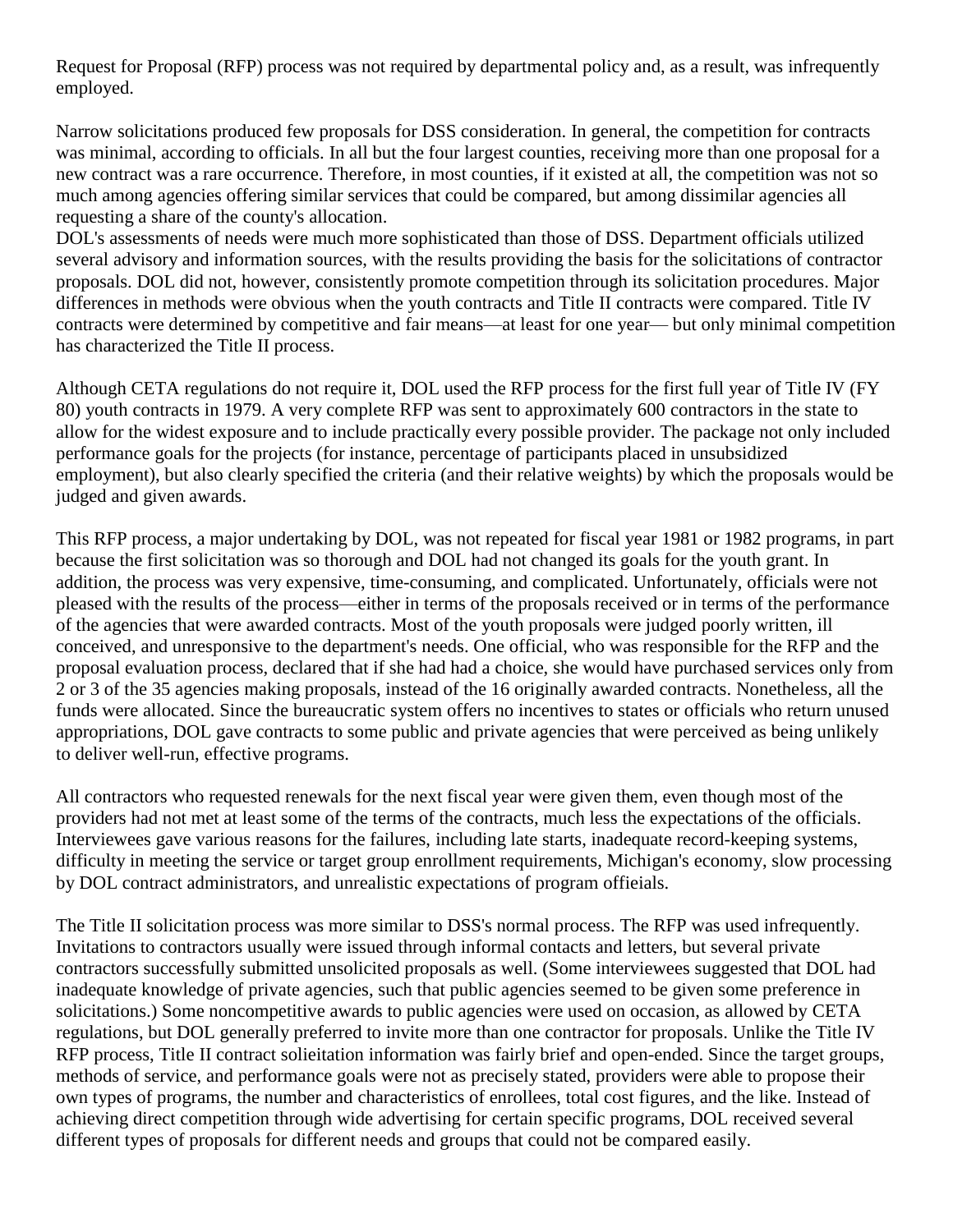With the exception of some aspects of Title IV, the contracting procedures used by DSS and DOL usually served to limit competition and avoid comparisons. In many ways, the narrow search and lack of competition were mutually beneficial for most of the key contracting officials, as well as for the contractors. One of the primary concerns voiced by almost all bureaucrats interviewed was that they be able to determine needs, make awards, and process contracts in a timely manner with a minimum of confusion and controversy. The contracting process could proceed quickly and smoothly under the following conditions: when a thorough needs assessment was deemed unnecessary; when the contracting unit did not have to reach an agreement on specific program objectives, service priorities, or proposal criteria; when an RFP and complete mailing list of suppliers were considered inappropriate; when unsolicited proposals were already on file; when only renewals were considered and given contracts; and when a thorough consideration of alternative proposals and agencies was unnecessary.

Encouraging competition and choice can lead to unanticipated outcomes. In the one eounty where the county board of commissioners contributed the requisite match for local DSS contracts and thereby increased the number of proposals, the county eontracts coordinator complained that, as a result, the county had to endure many protests and the ill will of the agencies not awarded contracts, despite good proposals, services, and reputations. Usually more disincentives than incentives exist to promote competitive procedures. When the recent fact of declining resources of personnel, time, and money is added to these disincentives, is it any surprise that competition among responsible and responsive providers was the exception, rather than the rule? Perhaps just as significant is the fact that the competitive process used in DOL for the Title IV grant did not guarantee that the department obtained the proposals and performance that was desired, due to the limited number of potential providers and the policies that effectively discouraged some from competing.

## DECISION-MAKING IN CONTRACTING OUT

One of the intriguing questions in this type of research is this: Why have officials chosen to contract out for services instead of using traditional bureaucratic methods of supply? For the DSS and DOL cases, the answer has two major components: pragmatic considerations and policy concerns. Clearly, decision-makers did not consult cost-benefit studies to determine the advantages of using outside agencies. Rather, federal policies encouraged service purchasing and state situations often made it necessary.

In the late sixties and early seventies, various political and administrative pressures were exerted on DSS officials to use outside suppliers to capture the large sums of available federal matching funds in order to provide more services to the needy. In addition, the local donation and the expertise of outside agencies made contracting out particularly attractive. To some extent, these funds were apparently also used to entiee existing community agencies to help the needy and become part of the welfare system with a stake in continuing the programs (for example, YMCA, Big Brothers, and United Way agencies). More recently costs of services became an important concern, and the contracted services with a 25% local donation continued to look like a relative bargain—although not for the reasons contracting proponents would expect. Several respondents pointed out that contracting does not make for an entirely "free" service to the state, because many DSS personnel were involved in the processing and administration of the contracts. Most interviewees indicated that there are other reasons explaining the continuation of contracting—inertia, political pressures, and the availability of more and better quality services. They explained that there never was an objective purchasing process in DSS—that the state policies governing the types of services to be bought were unclear, inconsistent, and subject to a variety of interpretations.

DOL utilized contracting out in part because departments at the state level did not have the necessary expertise or agencies for the required and optional programs under the two titles. Clearly, contracting with established agencies gave officials greater flexibility than organizing a new agency would have. Probably more important, purchasing services meshed with DOL's (and CETA's) version of administrative decentralization—that is, that local agencies should be given contracts that could be continued through local support. Under the two titles, the federal government encouraged the states to use public and private agencies to promote greater coordination,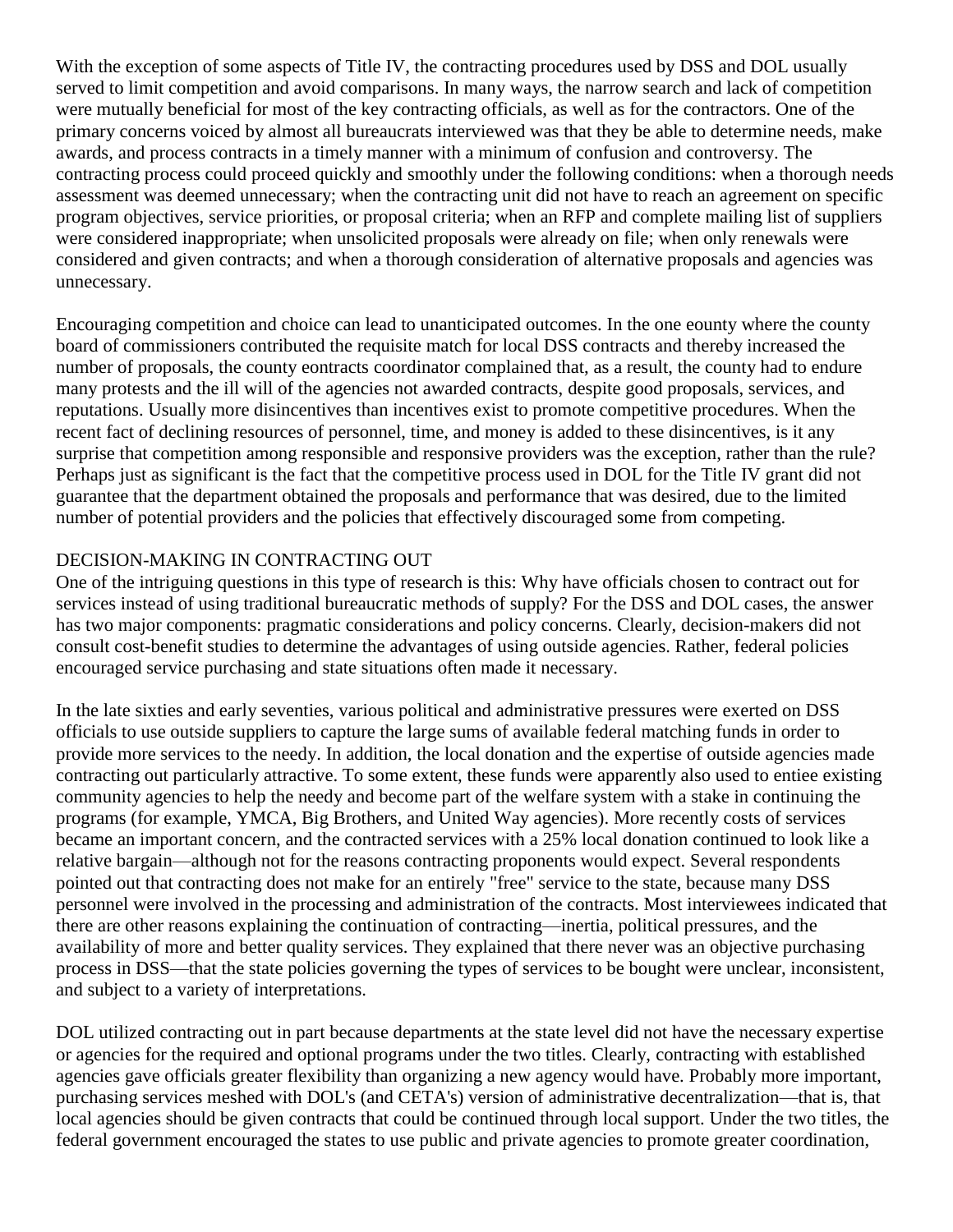innovation, and experimentation. The goal of cutting costs was not seen as a major reason for using outside supply.

In recent years, as Michigan's resources became increasingly limited and social needs have grown, contracting out proved to be an even more desirable alternative. The federal funds were available for social and employment services, but the state government imposed periodic hiring freezes, cutbacks for state travel, and, finally, personnel cuts that affected only in-house supply. For the most part, the early and more recent benefits of outside supply arose from the accompanying organizational policies and pressures encouraging contracting out—not from inherent cost and service quality advantages.

In the same way that DSS and DOL officials did not use contracting for cost reasons, they did not choose among the small number of proposers on the basis of comparative costs for desired services. Except for perhaps the youth contracts, the departments often were vague in their service specifications or their award criteria. As a result, officials had to make comparisons among dissimilar services, target groups, and agencies—with decision-makers sometimes using a variety of different eriteria for selection. True to the incremental model of decision-making, officials did not try to get agreement on program goals, but attempted to agree on contractors, for whatever reasons. Usually, however, the questions were these: Which of these services are most necessary? Which agencies appear to have the capacity and experience to administer the programs and provide good services to clients?

The interviews with DSS officials showed that previous state contraets and service experience were the most important factors in awards and renewals; however, DOL respondents stated that the proposals' designs to fulfill the department's request and accomplish established objectives were the basis for most decisions, at least for the original youth contracts. For both departments, however, renewals were virtually automatic and did not require much review, especially when a donation or match was forthcoming. Once a contract was made, usually it was difficult to deny a contractor another, even when service performance and contract compliance were seen as inadequate. Unfortunately, the departments' monitoring and evaluation procedures did not assist decisionmakers either. Not only did officials lack relevant and critical information about the effects of various programs on clients' needs, they also depended upon providers themselves for data on service delivery, enrollments, and problems.

Comparing contract amounts and pre-unit costs of services hardly was a concern in these programs. Even when some line-item budget amounts seemed excessive, DSS officials approved them. They depended on the agencies to provide cost and service information without outside sources of objective information. In DOL, contract amounts and the budget were not examined or considered until after the awards were made on the basis of the proposal. The bureaucrats and appointed officials were not taught to think in cost terms, nor were they rewarded for scrutinizing costs when determining awards. One state DSS official who had a business degree expressed his frustration in the selection process by saying that most county officials continued to act as though they were funding agencies, not buying services. Indeed, the behavior of most officials appeared to be more like that found in grant programs than in public procurement of goods and services.

Some of the bureaucrats and contractors also suggested that political factors entered into decision-making when elected or appointed officials became involved in awards. When DSS made new contracts or tried to drop unnecessary or unsatisfactory contractors, political pressure was sometimes successfully exerted on officials to make choices in compliance with the politician's wishes. "Sweetheart" (protected) contracts were made in both departments—on behalf of the department directors and state legislators and, in DSS, in response to local elected and appointed officials. Interviewees were generally disturbed by this fact, particularly when less desirable services or contractors were forced on them.

## GOVERNMENT'S OVERSIGHT ROLE IN CONTRACTING

Successful contracting out would seem to require an adequate system of independent monitoring and evaluation of suppliers' costs, performance, and effectiveness. (This last type of evaluation is particularly necessary in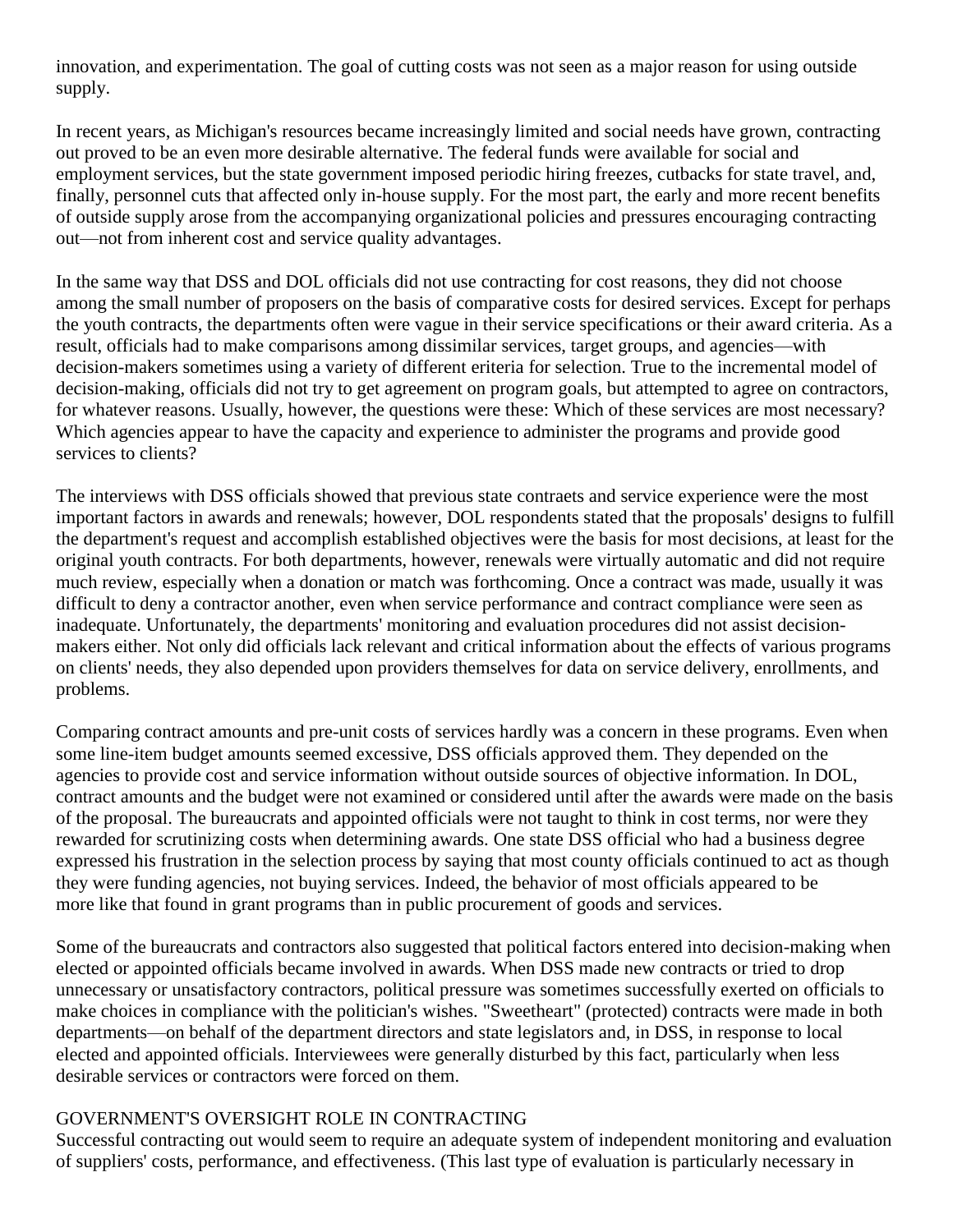human services, since the goals are usually to change people, their behavior, and/ or their circumstances.) These reviews should be utilized not only to ensure contract compliance, but also to provide feedback information when contracts are considered for renewal. In the interview sample, however, almost all officials and contractors agreed that their department's efforts were clearly inadequate in both respects. In response to federal regulations, officials have independently monitored client and participant eligibility for DSS and DOL programs, but have depended upon contractor self-reporting for other matters just as was often the case in selecting contractors. In the early years of DSS contracting, close scrutiny was believed to be unnecessary. More recently, in both DSS and DOL cases of abuses, more limited funds, and a desire to improve performance and accountability convinced officials that better reviews were necessary. But they had insufficient resources to monitor and evaluate contracted services properly, due to state cutbacks.

Although DSS interviewees tended to be more critical of their review procedures, both departments had some of the same problems-burdensome paperwork, inadequate evaluation measures and tools, and lack of time, staff, and travel money. Both departments emphasized client eligibility verification, did less well on reviewing expenditures, and failed in evaluating program performance and effectiveness consistently. On-site field visits by state officials were virtually eliminated in the last few years. Seldom were clients contacted about the services, and long-term follow-ups were judged to be almost impossible to do with limited funds and the types of people in the programs. (Some of these problems also existed with in-house reviews, but since the service locations were removed from contract administrators and progam staff, oversight was more costly and difficult.) Officials did utilize random postaudits of expenditures and contract compliance, but their results came rather late—after mistakes had been made and renewals were awarded. DSS officials experienced some frustration in the few cases where they were prevented from prosecuting to recoup losses, both in cases of fraud (in one instance, due to political pressure) and mismanagement of funds (because of apparent good intentions as well as the time and costs involved). Interestingly, for their part contractors seemed to welcome more outside feedback and substantive evaluation, if the reviews were done fairly and thoroughly.

Moreover, DSS's and DOL's watchdog roles were rendered almost ineffective by three other factors: (1) Michigan's attorney general ruled that contractors could not be held responsible for failure to meet performance goals in contracts; (2) information that the departments obtained about compliance and performance did not always determine whether or not a renewal would be made, in view of organizational, service, and political considerations; and (3) frequently, other sources of supply were not available to meet the departments' and/or clients' needs. Consequently, few mechanisms operated to ensure that contractors were producing the kinds of services and results that were desired by officials and needed by clients.

#### **CONCLUSION**

It became clear from the interviews that only infrequently were the three conditions assumed by contracting proponents realized in these human services. Competition for contracts was minimal—not only because of the lack of similar suppliers of services, but also because of departmental and federal regulations and procedures. Contracting awards were often made without sufficient needs assessments, wide solicitations, or fair proposal reviews. Officials were seldom concerned about cutting costs via contracting; rather, they used this method to supply certain types of services to clients. Finally, objective performance monitoring and evaluations were found to be woefully inadequate because reviews were largely dependent upon information from contractors themselves.

This study, however, shows that human service contracting does allow government units to take advantage of well-developed outside expertise. Interviewees in the DSS case believed that, in general, the contracted services provided were of good quality; DOL officials were somewhat less impressed with contractor performance. To what extent this conclusion was based on actual observation and evaluation over time is unclear. A key factor in decision-making and reviews has been a preference for professionalism—as evidenced by contractor proposals, reputations, and relationships with officials. It can be surmised that sometimes common professional training, language, goals, methods, and biases serve as a substitute for assessing the actual needs of clients and the actual outcomes of suppliers' services. On the other hand, common professional standards of behavior and a desire to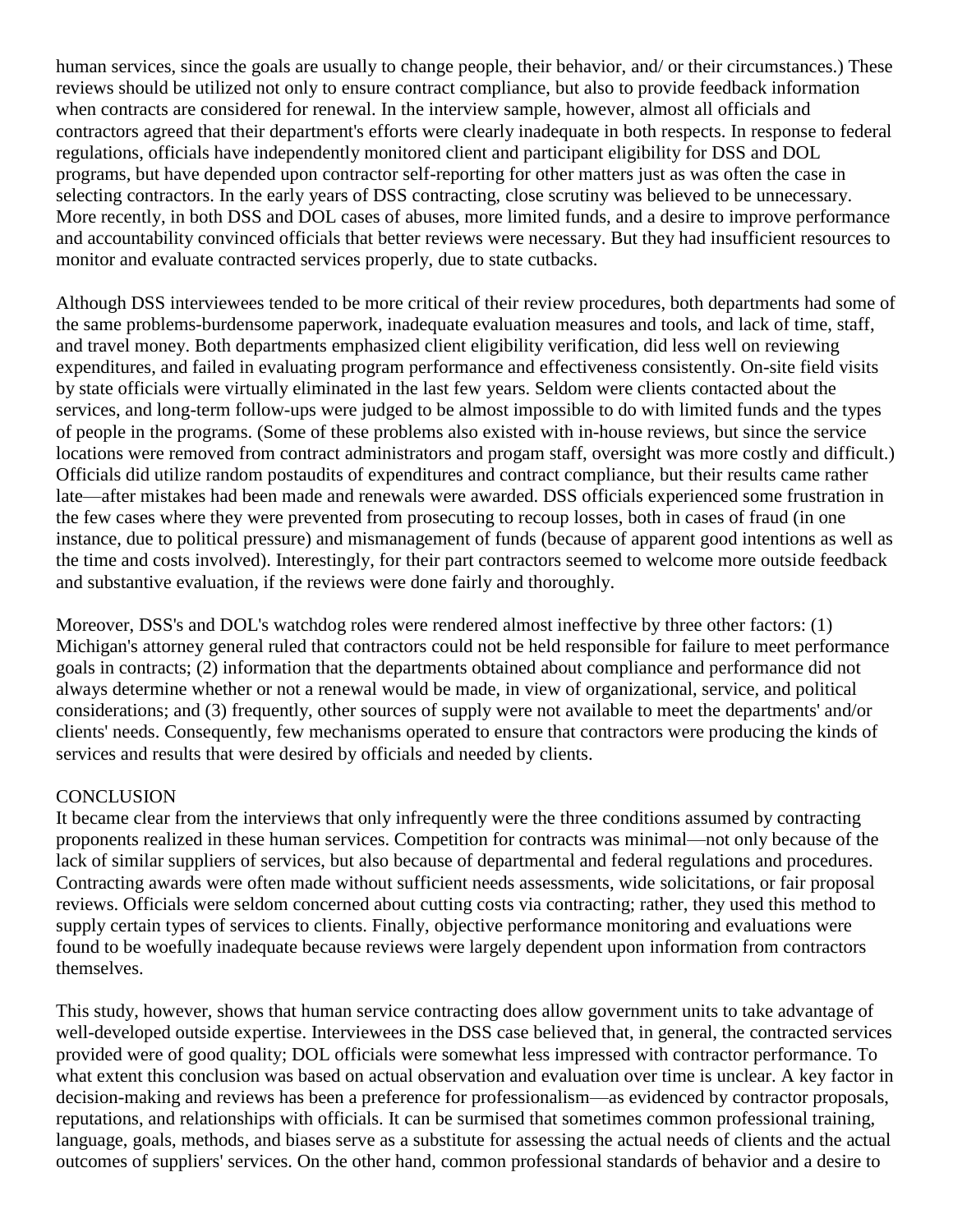help clients have probably also served as a major constraint on contractors where the government's watchdog role has been weak. When resources are severely constrained, as they have been in Michigan in the last few years, this kind of check may work as well as any low-cost, superficial review.

Beyond these immediate substantive conclusions about the Michigan cases, this study has some broader implications because of what it suggests about contracting in general. Even though the Michigan cases demonstrate that in some service areas contracting has not been used in the ways envisioned by proponents, I do not intend to challenge the notion that contracting out can be an efficient method of service delivery. Rather, my aim has been to begin the process of specifying appropriate conditions for contracting through an analysis of the actual praetices and behaviors of contracting participants. Different conditions and behaviors are likely to be found in other service systems and, consequently, may produce results that are more consistent with proponents' expectations. For example, where fiscal constraints are serious, decision-makers probably will be more motivated to use contracting out as a cost- cutting measure, particularly when they are rewarded for doing so. In addition, the role of the federal government in the programs studied here affected the goals, proeedures, and incentives of officials. Certainly a different policy system would be expected to produce different processes and outcomes.

The major difficulty with the contracting prescription is that it has been widely recommended for the current ills of government with little explicit recognition of the requisite environmental, behavioral, and organizational conditions and the realities of implementation. At least three general deficiencies have been evident in the prescriptions of contracting. First, contracting proponents have failed to recognize the critical role that the service environment can play in contracting, both in terms of the pool of potential providers and the inputs and feedback of service consumers. Not enough attention has been paid to the effect that government programs, regulations, and funds have had on creating contractors, encouraging government dependency, and giving critical advantages to certain providers.

Second, contracting research has generally overlooked the political, motivational, and organizational contexts of the contracting participants. The obvious questions are the following: Why should bureaucratic behaviors change with contracting? What incentives are there to achieve cost-cutting or efficiency goals?

Third, the importance of the organizational structure, process, and procedures in contracting has been virtually ignored in public administration.<sup>10</sup> Too readily have some contracting advocates assumed that quasi-market mechanisms will almost automatically work wonders in providing services, without exploring how and why contracting is actually utilized, what procedures are critical in producing the expeeted benefits, and under which constraints and inducements the various actors operate.

This research indicates that some of the same problems that plague in-house supply may also characterize contractual arrangements, in large part because of the same bureaucratic structures. The realities of government mean that this alternative to traditional methods of supply is not an easy, clear-cut solution to governments' knotty fiscal problems, but with further research in several different service areas the conditions and procedures for successful contracting may be identified. With this information practitioners can try to use contracting more wisely and find ways to change inappropriate conditions and procedures into beneficial conditions.

## **NOTES**

1. For the more theoretical, public choice approach to this general subject of alternative methods of service delivery, see especially Bennett and Johnson (1980, 1981), Borcherding (1977), Niskanen (1971), Ostrom and Ostrom (1977), Savas (1974, 1977a, 1982), Sonenblum et al. (1977), and Tullock (1965).

2. For an explanation and discussion of alternative theoretical perspectives that suggest some additional problems of contracting out, see DeHoog (1984).

3. Contracting scholars may not all agree on my selection of these three conditions, yet they appear to be the most critical conditions to the usual argument about the process and benefits of contracting.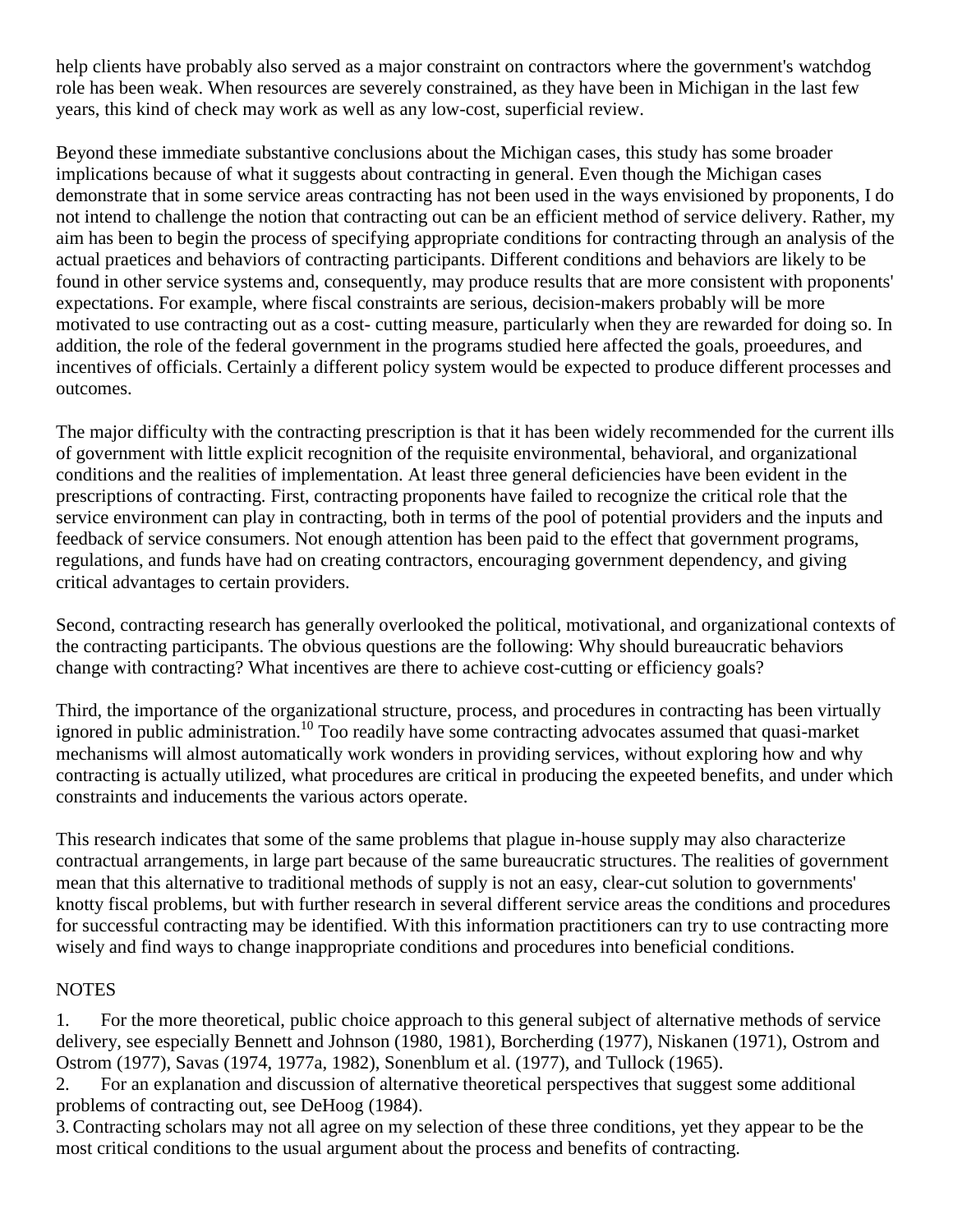4. Since this research was conducted, Title XX has been changed and renamed the Social Services Block Grant, under the Omnibus Reconciliation Act of 1981, and CETA has been phased out and partially replaced by the Job Training Partnership Act of 1982.

5. Some other purchased services (for instance, day-care or home chore services) did not involve a contract in which the government selected the service provider. Rather, a relatively simple agreement about the services was made between the service user and an approved agent, with the government providing the funds.

6. Although many of the contracts in DSS and DOL were made with other public agencies (such as the Department of Education, local school districts, local prime sponsors), I included only private contractors in my interview sample. This decision was made because of the current interest in privatization.

7. This is one of the reasons that it is often difficult, if not impossible, to make direct cost and performance comparisons between in-house and purchased supply.

8. A few counseling agencies that worked primarily with middle-class clients were "persuaded" by available funds in the early seventies to add services to the needy.

9. According to one source, some found a way to get around that problem. Agencies (with the county's tacit approval) increased their directors' salaries to such a level that the donation could be paid with the difference between the pocketed amount and the contract amount. In such a way, the federal government actually paid for the match as well as its usual 75%.

10. See Cooper (1980) and Nelson (1980) for exceptions.

# REFERENCES

AHLBRANDT, R. (1973) "Efficiency in the provision of fire services." Public Choice 18: 1-15.

AYRES, D. W. (1975) "Municipal interfaces in the third sector: a negative view." Public Administration Rev. 35: 459-463.

BECK, B. (1971) "Governmental contracts with non-profit social welfare corporations," in B.L.R. Smith and D. C. Hague (eds.) The Dilemma of Accountability in Modern Government: Independence Versus Control. New York: St. Martin's.

BENNETT, J. T. and M. H. JOHNSON (1981) Better Government at Half the Price: Private Production of Public Services. Ottawa, IL: Caroline House.

--(1980) "Tax reduction without sacrifice: private-sector production of public service." Public Finance Q. 8: 363-396.

BENTON, B., T. FEILD, and R. MILLAR (1978) Social Services: Legislation vs. State Implementation. Washington, DC: Urban Institute.

BORCHERDING, T. E. [ed.] (1977) Budgets and Bureaucrats: The Sources of Government Growth. Durham, NC: Duke Univ. Press.

BRILLIANT, E. (1973) "Private or public: a model of ambiguities." Social Service Rev. 47: 384-396.

COOPER, P. J. (1980) "Government contracts in public administration: the role and

environment of the contracting officer." Public Administration Rev. 40: 459-468. DAVIES, D. G. (1971) "The efficiency of public versus private fIrms: the case of

Australia's two airlines." J. of Law and Economics 14: 149-165.

DEACON, R. T. (1979) "The expenditure effects of alternative public supply institutions." Public Choice 34: 381-397.

DeALESSI, L. (1974) "An economic analysis of government ownership and regulation: theory and the evidence from the electric power industry." Public Choice 19: 1-42.

DeHOOG, R. H. (1984) "Theoretical perspectives on contracting out for services: implementation problems and possibilities," in G. C. Edwards III (ed.) Public Policy Implementation. Greenwich, CT: JAI.

DERTHICK, M. (1975) Uncontrollable Spending for Social Service Grants. Washington, DC: Brookings Institution.

FISK, D., H. KIESLING, and T. MULLER (1978) Private Provision of Public Services: An Overview. Washington, DC: Urban Institute.

FITCH, L. C. (1974) "Increasing the role of the private sector in providing public services," pp. 264-306 in W. D. Hawley and D. Rogers (eds.) Improving the Quality of Urban Management. Beverly Hills, CA: Sage.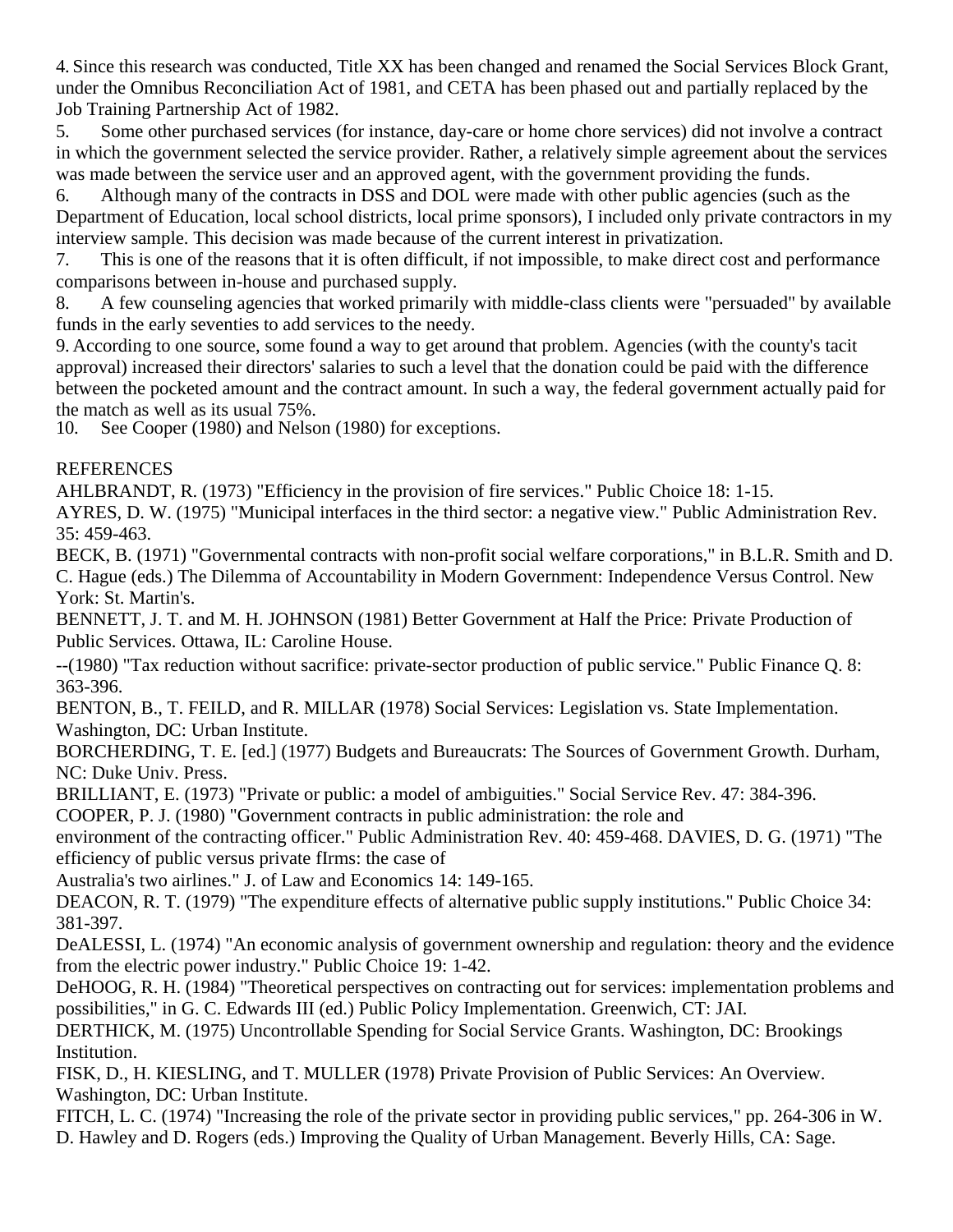FLORESTANO, P. S. and S. B. GORDON (1980) "Public vs. private: small government contracting with the private sector." Public Administration Rev. 40: 29-34.

GILBERT, N. (1977) "The transformation of social services." Social Service Rev. 51: 624-641.

HANRAHAN, J. (1977) Government for \$ale: Contracting Out, the New Patronage. Washington, DC:

American Federation of State, County and Municipal Employees.

HIRSCHMAN, A. O. (1970) Exit, Voice and Loyalty. Cambridge, MA: Harvard Univ. Press.

KEMPER, P. and J. M. QUIGLEY (1976) The Economics of Refuse Collection. Cambridge, MA: Ballinger.

KRAMER, R. (1966) "Voluntary agencies and the use of public funds: some policy issues." Social Service Rev. 40: 15-26.

LOURIE, N. V. (1979) "Purchase of service contracting: issues confronting the

government sponsored agency," pp. 18-29 in K. R. Wedel et al. (eds.) Social

Services by Government Contract: A Policy Analysis. New York: Praeger.

LOWERY, D. (1982) "The political incentives of government contracting." Social Sci.

Q. 63: 517-529.

MANSER, G. (1974) "Implications of purchase of service for voluntary agencies." Social Casework 55: 421- 427.

Michigan Department of Labor, Bureau of Employment and Training (1980) Annual Plan for Special Grants to Governors Comprehensive Employment and Training Act, Fiscal Year 1981. Lansing: Michigan Department of Labor.

Michigan Department of Social Services, Title XX Administrative Division (1979) Michigan Annual Title XX Services Plan 1979-1980. Lansing: Department of Social Services.

Michigan House Fiscal Agency (1976) Purchasing Social Services Under Title XX in Michigan. Lansing: Michigan House of Representatives.

National Governors' Association (1978) Utilization of Governors, Discretionary Grant Funds Under CETA. Washington, DC: National Governors' Association.

NELSON, B. J. (1980) "Purchase of services," pp. 427-447 in G. Washnis (ed.) Productivity Improvement Handbook for State and Local Government. New York: John Wiley.

NISKANEN, W. A. (1971) Bureaucracy and Representative Government. Chicago: Aldine-Atherton. O,DONNELL, P. S. (1978) Social Services: Three Years After Title XX. Washington, DC: National Governors, Association.

OSTROM, V. and E. OSTROM (1977) "Public goods and public choices," pp. 7-49 in E. S. Savas (ed.) Alternatives for Delivering Public Services Toward Improved Performance. Boulder, CO: Westview. POOLE, R. W. (1980) Cutting Back City Hall. New York: Universe.

SAVAS, E. S. (1982) Privatizing the Public Sector: How to Shrink Government. Chatham, NJ: Chatham House. --(1979) "Public vs. private refuse collection: a critical review of the evidence." J. of Urban Analysis 6: 1-13. --(1977a) "An empirical study of competition in municipal service delivery." Public Administration Rev. 37: 717-724.

--(1977b) The Organization and Efficiency of Solid Waste Collection. Lexington, MA: D. C. Heath.

-(1974) "Municipal monopolies versus competition in delivering urban services," pp. 473-500 in W. D.

Hawley and D. Rogers (eds.) Improving the Quality of Urban Management. Beverly Hills, CA: Sage.

---B. R. STEVENS, and E. B. BERENYI (1978) "Solid waste collection: organization and efficiency of service delivery," pp. 145-165 in J. V. May and A. B. Wildaysky (eds.) The Policy Cycle. Beverly Hills, CA: Sage. SHARKANSKY, I. (1980) " Policy making and service delivery on the margins of

government: the case of contractors." Public Administration Rev. 40: 116-123.

----(1979) Whither the State? Politics and Public Enterprise in Three Countries.

Chatham, NJ: Chatham House.

SMITH, B.L.R. (1975) The New Political Economy. New York: St. Martin's. ---and D. C. HAGUE [eds.] (1971) The Dilemma of Accountability in Modern

Government: Independence vs. Control. New York: St. Martin's. SONENBLUM, S., J. J. KIRLIN, and J. C. RIES (1977) How Cities Provide Services:

An Evaluation of Alternative Delivery Structures. Cambridge, MA: Ballinger.

SPANN, R. M. (1977) "Public vs. private provision of governmental services," pp.